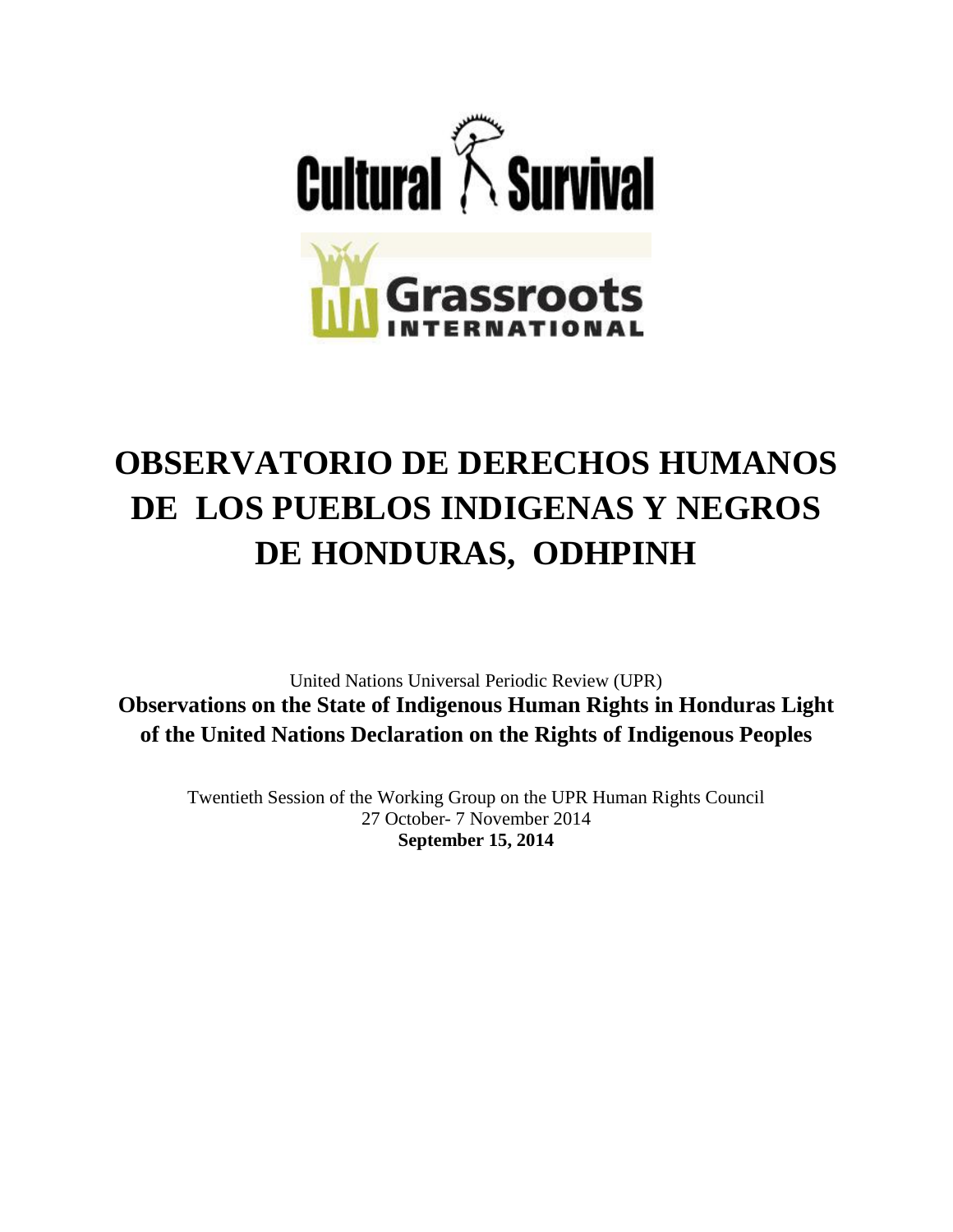*Cultural Survival is an international Indigenous rights organization with a global Indigenous leadership and consultative status with ECOSOC since 2005. Cultural Survival is located in Cambridge, Massachusetts, and is registered as a 501(c)(3) non-profit organization in the UnitedStates. Cultural Survival monitors the protection of Indigenous Peoples' rights in countries throughout the world and publishes its findings in its magazine, the Cultural Survival Quarterly;and on its website: www.cs.org. In preparing this report, Cultural Survival consulted with a broad range of Indigenous and human rights organizations, advocates, and other sources of verifiable information on Honduras.*

*Grassroots International has worked for 25 years partnership with social movements to create a just and sustainable world by advancing the human rights to land, water, and food through global grant-making, building solidarity across organizations and movements, and advocacy in the US. Grassroots International is located in Boston, Massachusetts, and is registered as a 501(c)(3) non-profit organization in the United States.* 

#### *OBSERVATORIO DE DERECHOS HUMANOS DE LOS PUEBLOS INDIGENAS Y NEGROS DE HONDURAS, ODHPINH*

*Pueblo Lenca: Consejo Civico de Organizaciones Populares e Indigenas de Honduras, COPINH Pueblo Garifuna: Organizacion Fraternal Negra Hondureña, OFRANEH Organización la Esperanza de las Mujeres Garifunas, OLAMUGAH Organización Nacional de los Jóvenes Garifunas de Honduras, NANIGU Pueblo Miskito: Organización de Mujeres Miskitas, MIMAT, Pueblo Pech: Federación de Tribus Pech de Honduras, FETRIPH Pueblo Maya-Chorti: Consejo Indígena Maya Chorti de Honduras, CONIMCH Pueblo Tolupan: Asociación de Tribus Indígenas Topulanas de la Montaña de la Flor Tribu San Francisco de Locomapa*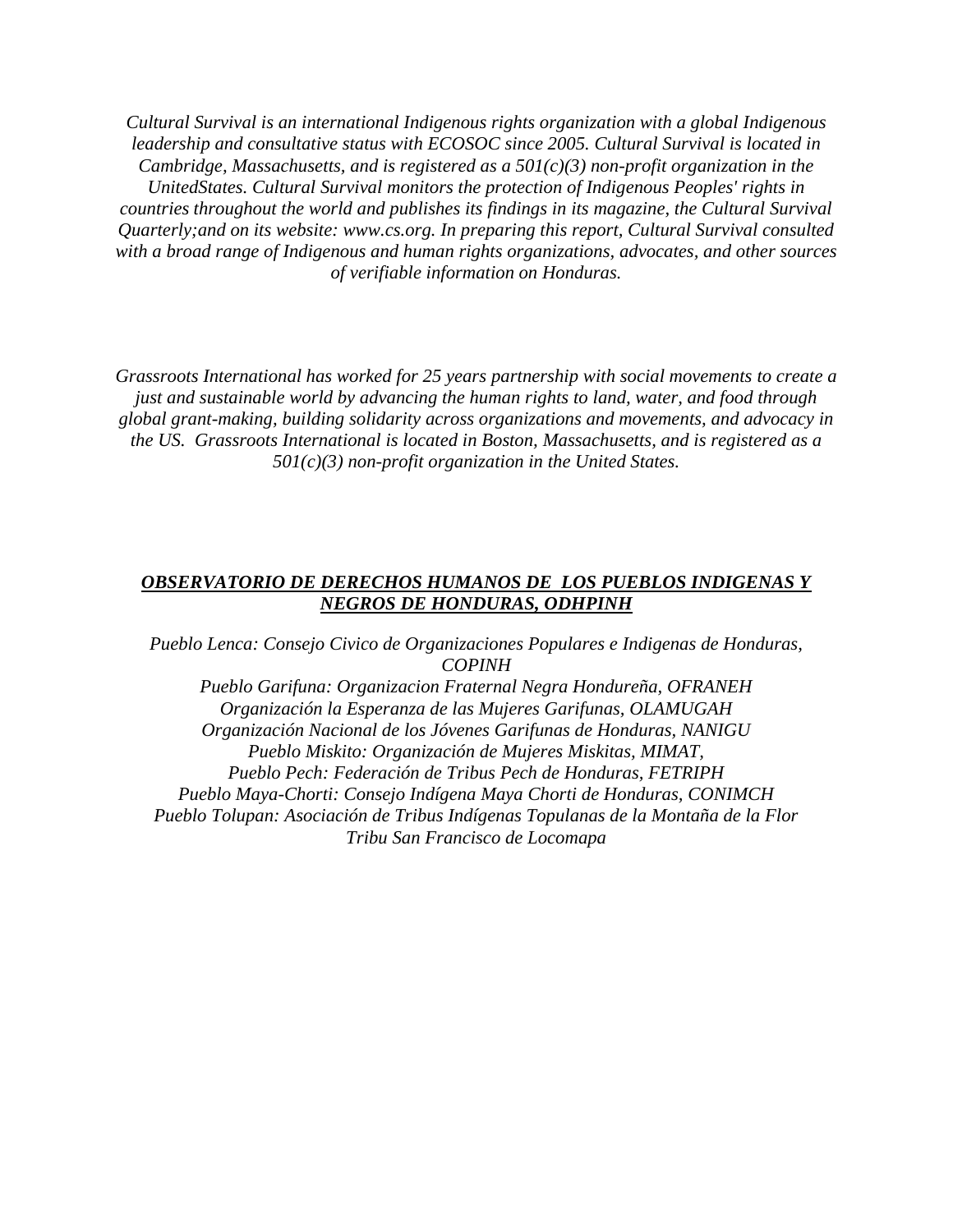#### **I. Executive Summary**

Indigenous Peoples and Afro-Indigenous Peoples in Honduras are being challenged by the state of Honduras as an "obstacle to development" and their ancestral right to autonomy and sovereignty over their lands and territories is being threatened by government-backed development projects. Despite opposition from civil society, the government is determined to proceed with agro-industrial, mining, tourism, and hydroelectric mega-projects which will have deeply negative environmental and social consequences for Indigenous groups. To date, the major threats that Garifuna communities are facing include the planned building of "charter cities", the expansion of agro-fuels plantations, and the exploration and exploitation of oil. Non-compliance to these projects is met with state-sponsored violence.

### **II. Introduction and Background**

According to the national census of 2001 and the census conducted by the peoples themselves in 2007**,** it is estimated that the nine Indigenous and Afro-Indigenous peoples living in Honduras number 1.27 million inhabitants, making up 20 percent of the general population, divided among the following groups: Lenca, 720,000; Garífuna, 380.000; Miskito, 87,000; Tolupan, 47,500; Nahua, 20,000; Chortí, 10,500; Pech, 3,800 and Tawahka, 1,500. The territory claimed by Indigenous Peoples accounts for approximately 2 million hectares out of a total national land mass of 11.2 million. Only 10% of these claimed lands have a guaranteed property title. (IWGIA, 2014). Although Honduras ratified International Labor Organization (ILO) Convention 169 in 1994 and signed the UN Declaration on the Rights of Indigenous Peoples (UNDRIP), aside from an unregulated requirement to consult in a 2013 domestic mining law, there is no domestic law to protect the rights of Indigenous Peoples.

### **III. Review of Key Recommendations Still Needing Implementation**

Cultural Survival submitted a UPR to Honduras's first review, as well as mid-term assessment in 2012. The following areas continue to be neglected by the Honduran government.

### **A. Changes in Legislation**

Recommendation nº1 from Midterm Assessment. *Review its national law in order to ensure full and unhampered enjoyment of human rights by all members of society, including those belonging to the most vulnerable groups, such as women, lesbian, gay, bisexual and transgender persons and indigenous peoples (Recommended by Czech Republic).* This recommendation has only been partially implemented.

Indigenous and Afro-Indigenous Peoples throughout Honduras continue to be discriminated against, especially regarding rights to their traditional lands and in lack of participation in decision-making on issues that affect them. The government has begun construction of dams, in particular the Rio Blanco, without the consent of the local Indigenous Peoples. The Garifuna have been threatened by agribusiness using their ancestral lands without consent or just compensation. These situations drastically impact the livelihoods of the people affected.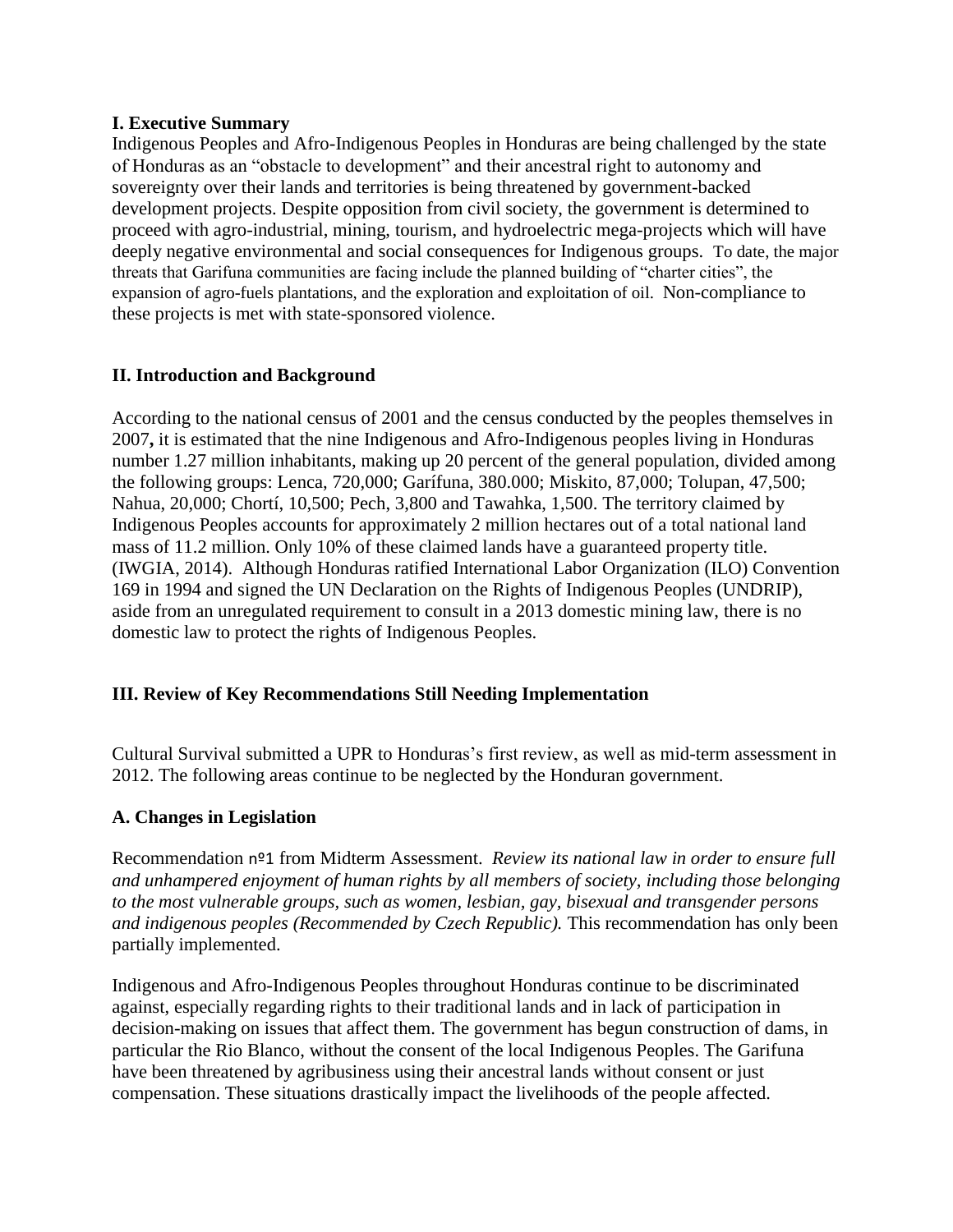Unfortunately, ethnic discrimination towards indigenous groups is also supplemented by racial discrimination towards certain indigenous groups that identify themselves as Afro-Indigenous, particularly the Garifuna. The domestic legislation that exists does not adequately protect these Indigenous and Afro-Indigenous groups from ethnic and racial discrimination. The inability to implement certain international conventions such as ILO Convention 169 or applying the Convention for the Elimination of Racial Discrimination (CERD) to combat both ethnic and racial discrimination for all Honduran Indigenous groups perpetuates the injustice faced by nearly one fifth of the general population.

### **B. Rights to Land and Resources**

*Recommendation nº133 from Honduras' Midterm Assessment: Enact legislation to protect the land rights of indigenous persons and to ensure that their interests are safeguarded in the context of the exploitation of natural resources (Recommended by Austria).* This recommendation has only been implemented implemented.

Since 2011, conflicts have become more prevalent and have been particularly detrimental to Indigenous and Afro-Indigenous Peoples. Their ancestral right to autonomy and sovereignty over lands and territories and to use of the soil, subsoil and rivers is being clearly threatened and, in many cases, processes of territorial dispossession are already in progress. This has been the consequence of stronger policies aimed at liberalizing the land and natural resources in general. The "transitional government" of Roberto Micheletti, and Porfirio Lobo Sosa's government, through the National Congress, approved dozens of mining, hydro-electric, oil (in the Honduran Moskitia) and river concessions. Indigenous Peoples' organizations, including the Lenca peoples through COPINH (the Civic Council of Popular and Indigenous Organizations of Honduras), Garifuna peoples through OFRANEH (Fraternal Organization of Black Peoples of Honduras) and the Miskitu peoples through MASTA ( Miskitu Asia Takanka ) have organized open struggles against river concessions, the construction of hydro-electric power stations, mining projects, mono-cropped agro industrial plantations, and oil concessions that have been granted to companies without the free, prior, informed consent of the Indigenous communities that they affect. The special prosecutor for Indigenous Peoples reported receiving 16 reports of violations of the right to consultation and usurpation of land.

A law passed in January 2013 suspended a moratorium on new mining concessions that had been in effect since 2005. The new law allows for a widely-protested open-pit mines and the use of cyanide. The end of the moratorium has meant a flurry of new mining concessions granted across Honduras, but it also requires that local communities be consulted and give their approval before mining operations begin. While this reflects at least a token acknowledgment that Honduras is a signatory to the United Nations Declaration on the Rights of Indigenous People and International Labor Organization Convention 169 on Indigenous rights, reports from communities in different areas of Honduras indicate that the legal requirement of local consultation is routinely violated and that threats and violence are used to force communities to accept mining and dam operations.

On April 17, 2012, thousands of landless farmers occupied 12,140 hectares of land in a culmination of efforts to force a review of land title claims promised to them under ousted President Manuel Zelaya and reclaim state lands held for agrarian reform but expropriated by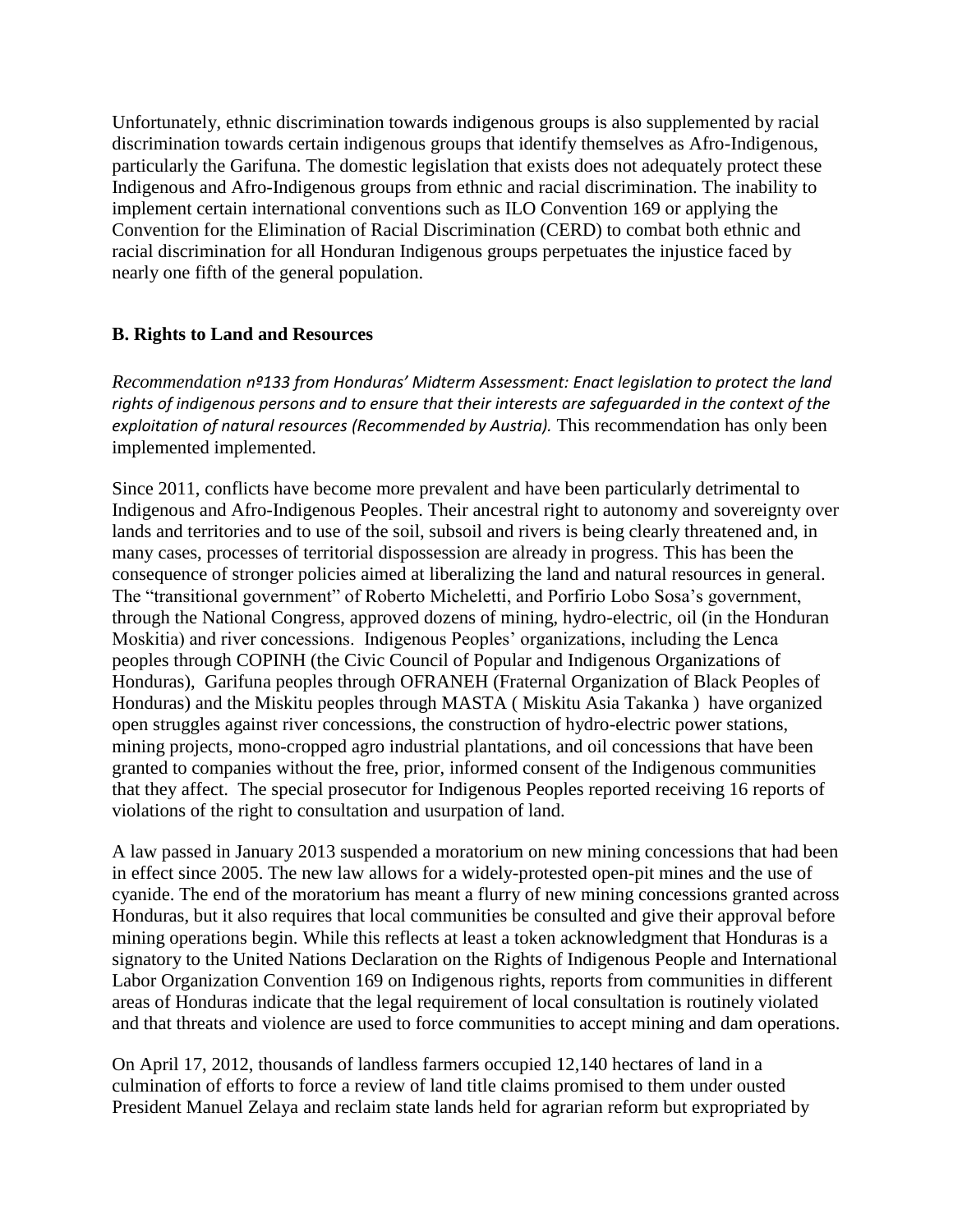large sugar plantations. Four confrontations between private guards and military officials against organized farmers in the Bajo Aguán region of Honduras resulted in the deaths of at least least 65 farmers between 2009 and 2012.

On July 27, 2011, the Law on Special Development Regions (RED) was adopted. The law allowed the creation of privately run municipalities with their own police, tax structures, and judicial systems. The first RED "model" or "charter" city would stretch across 24 Garifuna communities, evicting the Garifuna from their traditional lands, despite the Honduran government's insistence that these lands are "unoccupied." The law was ruled unconstitutional by the Constitutional Court of the Supreme Court on October 18, 2012. On December 12, 2012, four of the five judges of the Constitutional Court who opposed the RED Act were dismissed. In January 2013 the Act was reintroduced under the name of Zones for Employment and Economic Development (Law ZEDE) with a few changes in wording.

In January 2011, the Honduran congress approved a contract with the Chinese company SinoHydo to build the first of three dams on the Patuca River, a project that threatens the livelihood of four Indigenous populations- the Tawahka, Pech, Miskitu, and Garifuna. The Indigenous Peoples of the Moskitia region declared that the concession of the project, Patuca III, without consultation was a violation of their right to free, prior, and informed consent, which should be guaranteed by Honduras's ratification of ILO 169 and signing of the UNDRIP. The concession was thus granted illegally without the consent of the Indigenous people who live in the area and who depend on the river to grow beans, corn, yucca, plantains, and other crops to survive. In October 26, 2011, at a construction site for the Patuca III Dam, police and military forcibly evicted residents of Olancho, the department where the project was taking place, to prepare for the dam construction. The residents whose lands will be flooded by the dam have not been reimbursed for their land nor provided reparations.

International financial organizations such as the World Bank have funded an initiative known as the Program for the Administration of Lands in Honduras (PATH). Indigenous organizations argue that the program is encouraging individual ownership of land at the expense of the communal land ownership traditionally practiced by Indigenous Peoples.

Those who stand up in defense of their lands have been targets of trumped up criminal charges by a corrupt legal system. T. Massive militarization around the country and increased political pressure are serving to increase the criminalization of social movements (*campesino*, Indigenous and afro-Indigenous) and jeopardize the lives of those defending resources, territory and human rights. Berta Caceres, General Coordinator the Civic Council of Grassroots and Indigenous Organizations of Honduras (COPINH), has been facing serious charges as a result of her organizing with Indigenous Lenca communities in resistance to dams that threaten their territories and way of life. On September 12, 2013 Cáceres, along with human rights defenders Tomás Gomez and Aureliano Molina were forced to appear in court charged with usurpation of land, coercion, and causing more than \$3 million in damages to DESA, a hydroelectric dam company. Although Berta and COPINH have been engaged in nonviolent resistance, elements of the army allegedly claimed to have found a gun in the car that she was driving in May 2013. Berta was charged with "Illegal Possession of Firearms in Prejudice of Homeland Security of the State Honduras." The First Court of Letters of Santa Barbara, Honduras eventually dismissed this case on February 11, 2014. The ruling terminated the criminal proceeding against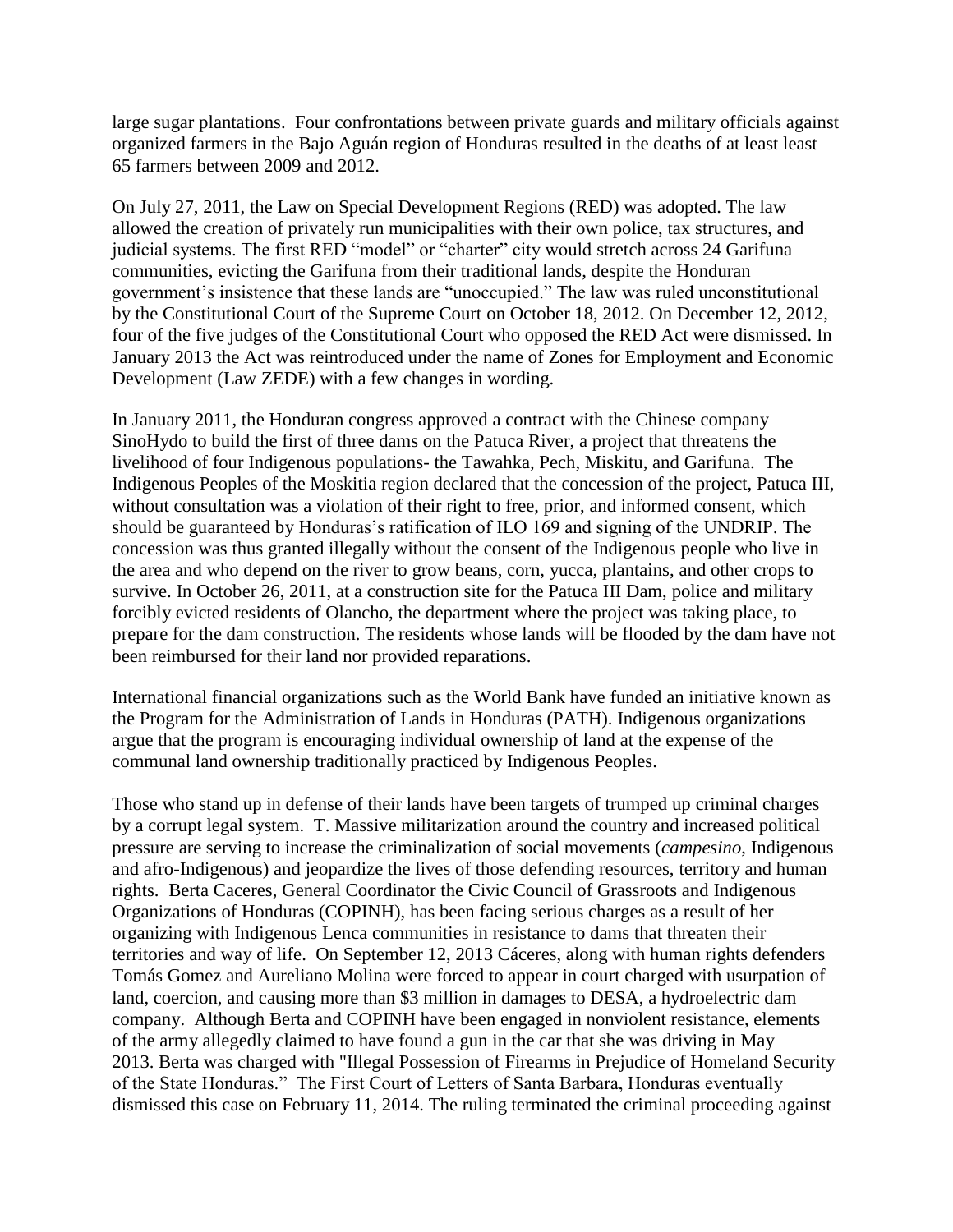Berta, as well as the precautionary restrictions which prevented her from leaving the country and required her to report to the court every week. Such charges are part of the overall trend of criminalization of social movement leaders in Honduras.

### **C. Threats to Physical Security and Violence**

There has been an increase in the targeting of Indigenous human rights defenders and land rights activists in Honduras. The failure of authorities to properly pursue justice over past assassinations and the continuing threats and harassment directed at Indigenous land rights activists is a cause for concern and demands immediate action. "Defending human rights in Honduras has become a life-threatening activity with Indigenous leaders protecting their peoples' rights being particularly vulnerable to attack," said Nancy Tapias Torrado, Researcher on Human Rights Defenders in the Americas at Amnesty International.

State authorities have been accused of participating in a large number of human rights violations. The National Human Rights Commission (CONADEH) compiled a report finding that of 10,449 complaints it received of human rights violations in 2011, almost half (4,904) were against state authorities, and of that number 2,837 were against police. Investigations into violations are rare and the Honduran government has met the rising tide of violence with the appointment of a national police chief accused of operating death squads and participating in myriad human rights abuses.

An absence in separation of powers has allowed for increased impunity in these violent crimes. In December 2012, the Honduran congress removed four out of the five judges that comprise the Constitutional Court of the Honduran Supreme Court. Honduran legal experts call this a technical coup, a violation by the National Congress of the constitutional order. They explain that the Congress has no legal authority to summarily dismiss judges. The court and congress immediately went into recess, and upon return on January 3, 2013, the replacement Supreme Court Justices were sworn into office. Gabriela Knaul, Special Rapporteur on the Independence of Judges and Lawyers stated that "the National Congress of Honduras exerts considerable control over the judiciary, which is incompatible with the principle of separation of powers and independence of the judiciary, fundamental elements of any democracy and any rule of law." This makes the prosecution of crimes, especially when committed by actors of the state and their allies, extremely difficult to process and leads to impunity.

The list of threats to physical security and murder of Indigenous persons who speak out for human rights and the environment is lengthy and growing:

- May 18, 2010 Olayo Hernandez Sorto, leader of the Civic Council of Popular and Indigenous Organizations of Honduras (COPINH), was killed by unidentified persons. He was found in the village of Los Quebrachitos of the western department of Intibucá.
- April 24, 2012 The Committee of Relatives of the Disappeared in Honduras (COFADEH), reported intensified threats, surveillance, harassment and even physical attacks toward COFADEH staff and members.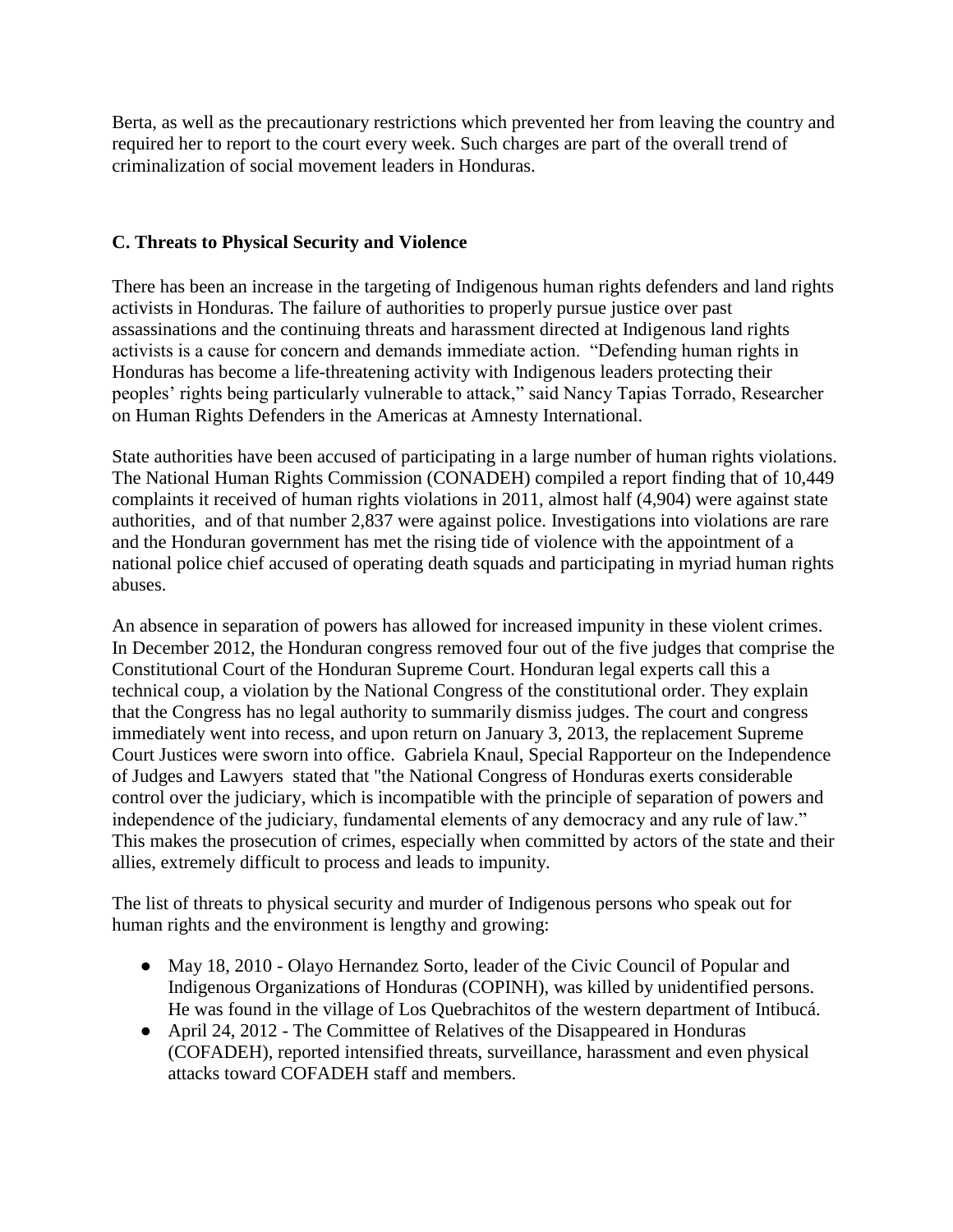- May 1, 2012 In the Indigenous Lenca community of San Bartolo, Intibucá police entered Maria de Los Santos Dominguez Benitez's home without permission, searching for her son. When police couldn't find him or her other son, an active COPINH member and anti-hydroelectic dam activist, Santos Alberto Rodriguez, protested. Police shot him in the head, killing him instantly. One month after the killing, Benedicto Galo Pena, the policeman responsible for the killing, has yet to be arrested and there is no report of an investigation.
- May 11, 2012 Four Indigenous Miskito people, including two pregnant women, a 14 year old boy and a 21-year old man, were killed and four more were injured when a joint DEA-Honduran anti-narcotics unit launched an early morning operation against alleged drug smugglers in the Miskito Coast region. Four US state Department helicopters opened fire on a dugout canoe carrying fishermen, women and children on the Patuca River in Ahuas. Villagers report that security forces appearing to be the US military personnel landed after the massacre, detained villagers, made death threats and prevented medical assistance to victims of the massacre. Neither the State of Honduras nor the DEA assumed any responsibility.
- May 15, 2012 Police and lumber workers attacked Tolupan Indigenous people of the Lavanderos community in the Montana de la Flor.
- May 19, 2012 Julio Lino of the Garifuna Cristales community in Trujillo was shot in the chest by Julio Crespo - member of the Crespo family who claims vast tracts of land under dispute - who shot wildly into a crowd during an occupation to reclaim Garifuna ancestral community titles dating to 1901. Julio Crespo was freed by authorities without investigation.
- July 15, 2013 Unarmed activist and Lenca community leader Tomás García was killed by Honduran armed forces in front of a crowd of witnesses while peacefully protesting the construction of the Agua Zarca hydroelectric dam being constructed in his Indigenous Lenca community's territory against their will, in violation of ILO Convention 169 and the Honduran government's promises to consult Indigenous communities about projects in their territory. Garcia's 17-year old son was seriously injured along with two others.
- August 25, 2013 Three Indigenous Tolupan activists were murdered: Maria Enriqueta Matute, who was approximately 60 years old from the Community of San Francisco Campo; Armando Medina of the Las Brisas tribe; and Rigo Medina of the Cabeza de Vaca 1 tribe. They were murdered by miners extracting antimony from the lands of the Indigenous Tolupan tribes of Yoro.
- September 5, 2013 At 3 am, Desiderio Mendez, a witness to the Tomás García murder, was abducted by police officers under threat of torture. Mendez was presented the following day after the circulation of an international petition.
- November 1, 2013 Police cars arrived to La Tejera looking for Francisco Javier Sanchez, president of the Indigenous Council of the community. They forced their way into the home of his 73-year-old-mother, intimidated her at gunpoint, and beat Sanchez's teenage son.
- March 5, 2014 There was an attempted murder of Indigenous rights leader and COPINH member María Santos Domínguez. She is the Coordinator of the Indigenous Advisory Organization of Río Blanco and of the Northern Sector of Intibucá, an emblematic leader of the fight for the defense of Río Gualcarque and of the Lenca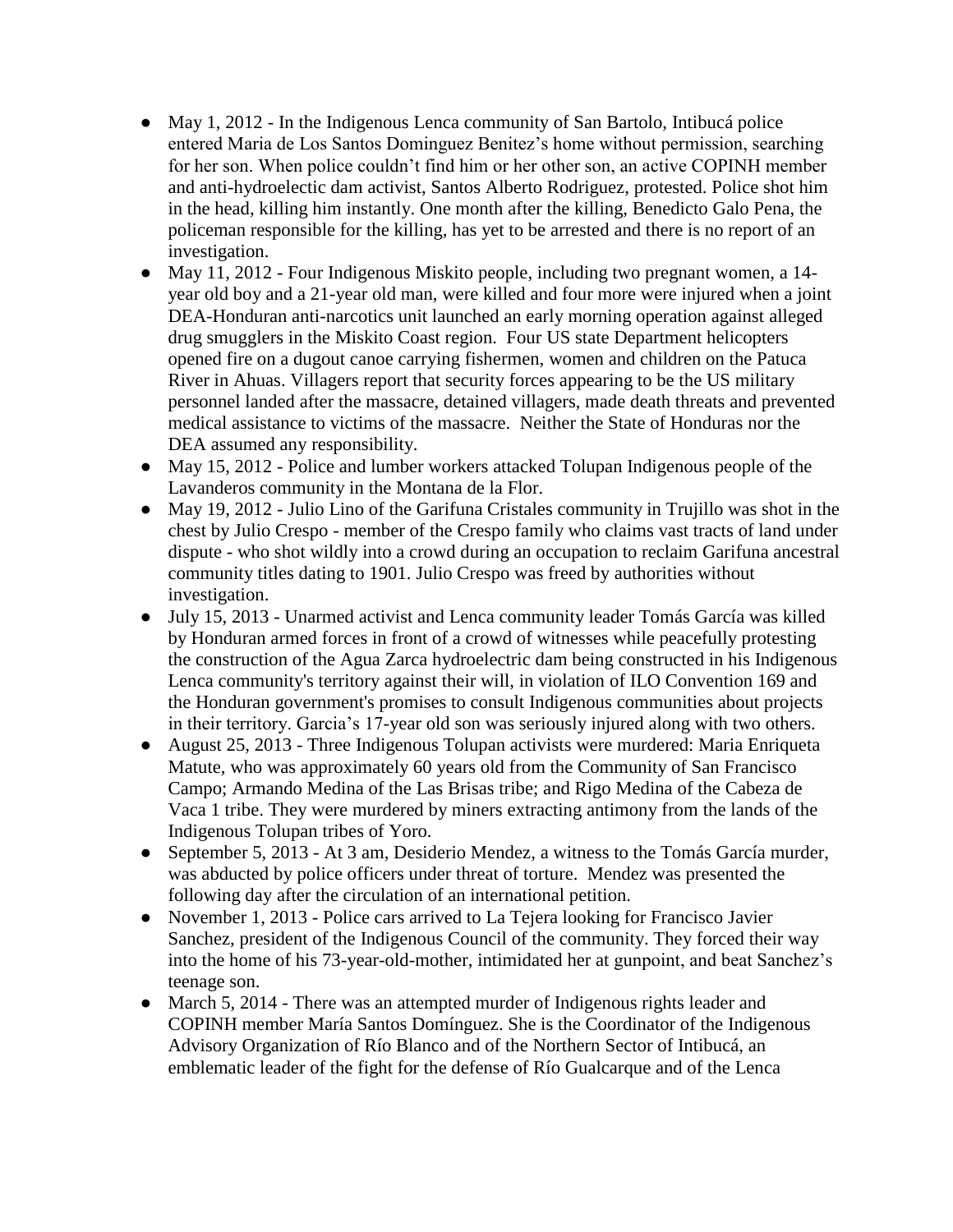Territory in Honduras. She was attacked with machetes. Her husband and 12-year-old son were also seriously injured.

- June 5, 2014 A member of COFADEH (Committee of Families of Disappeared-Detainees in Honduras) was abducted in a taxi and physically assaulted before being released. COFADEH (Committee of Families of Disappeared-Detainees in Honduras) and its members have been subjected to increased surveillance.
- July 17, 2014- Members of a Garífuna community in north-eastern Honduras, including human rights defender Miriam Miranda, were temporarily abducted by armed men after discovering an illegal runway used by drug traffickers on the Garífuna community's territory. The group had been visiting a remote area in the Garífuna territory in Vallecito, Colón Department, when they were captured by four heavily-armed men. During a previous visit to the area, community members discovered that an illegal runway used by drug traffickers that had been destroyed by the army in January 2014 was being rebuilt. Miriam told Amnesty International that the attackers searched them, took away their mobile phones and said that they were going to kill them. When the attackers learned that more members of the Garífuna community were still in the area and could be aware of the abduction and call for help, they phoned their chief. A vehicle with reinforcements arrived and following negotiations, all those who were abducted were freed four hours later. Miriam Miranda is the general coordinator of the Organización Fraternal Negra de Honduras (OFRANEH), an organization that works to promote and defend the rights of the Afro-Indigenous Garífuna community. In 2011 she was granted precautionary measures by the Inter-American Commission on Human Rights because of the threats and harassment she faces due to her human rights work. These measures have not been properly implemented. In the hours following the abduction, numerous national and international organizations launched calls for action. As a result an army contingent was sent to the area where the incident occurred to ensure the protection of those who were abducted. However, this was a provisional and partial measure that will not ensure the security of Miriam Miranda, other Garífuna members and their families when they return to their homes. Moreover, no measures are in place to secure the Garífuna territories where drug traffickers are reportedly operating, putting the entire community at risk.

### **D. Violations to Cultural Rights**

Under their first review, Honduras accepted the recommendation *nº111: Take urgent action to develop a specific policy to protect the rights of minorities and indigenous peoples and address the key question of racism (Recommended by Nigeria)*. But this recommendation has not been implemented fully.

No legislation has been established to protect the rights of Indigenous Peoples from racism. Congress still has not passed an Amendment to Article 6 of the Constitution that will further establish Honduras as a multicultural and multilingual state. If passed, this would be a step towards protecting the land rights of Indigenous Peoples. In fact, the state of Honduras has argued in front of the Inter-American Court that the Garifuna people do not qualify as Indigenous Peoples, denying their heritage as both Native Carib and African, which is recognized as Intangible Cultural Heritage by UNESCO. The state has tried to define the Garifuna first as Black, prioritizing their race over their Indigenous Arawar Carib culture and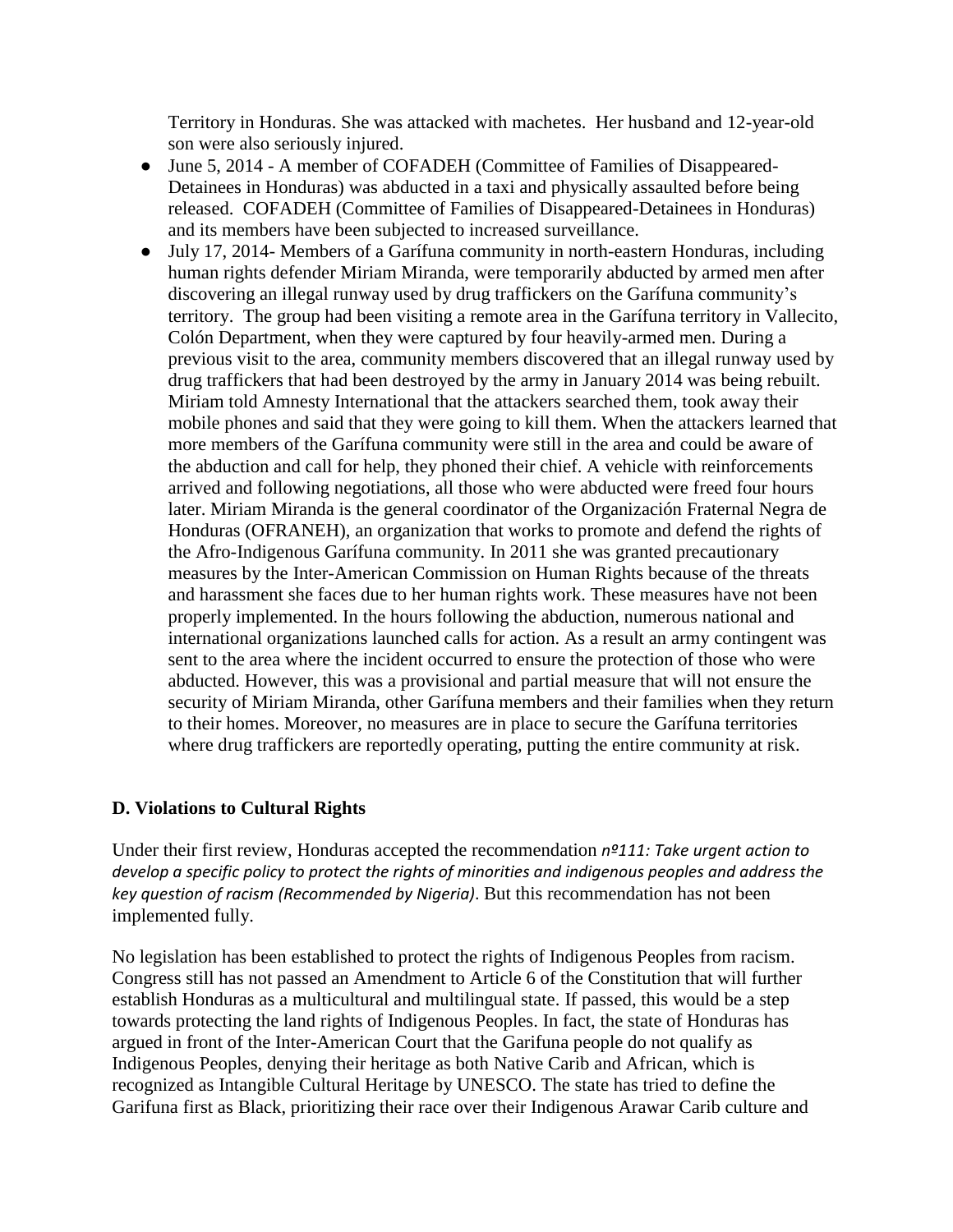language as an excuse to deny them the right to free, prior, and informed consent over development projects and all other rights that they are due under the UNDRIP.

In response to a similar question arising at the CERD review of Honduras in 2014, during which Honduras had to discuss its combined initial to fifth periodic report on the implementation of the Convention for the Elimination of Racial Discrimination, the delegation of Honduras responded that any victim of racial discrimination could address the public prosecutor from the special office of ethnic groups and cultural heritage, who would in turn investigate the charges of racial discrimination. When further questioned on the effectiveness of this position on combating racial discrimination, the delegation answered that out of the 55 complaints that had been processed, four of the perpetrators had been brought before a court, whereas 17 had been dismissed and 31 are still currently processing. This questions the legitimacy of the investigations which only selected four cases to be processed in a legal context from fifty-five complaints.

The question also challenges of the validity of those numbers after the National Human Rights Commission disclosed that there have been 32,000 general human rights complaints since 2010, of which only 10,000 have been investigated between. This is staggering not only because less than a third of human rights complaints have been investigated, but that only 55 of the 10,000 complaints were regarding racial discrimination. The report from the National Human Rights Commission also states during the report that over 2,500 of the violations happened against vulnerable groups of people such as women, children, indigenous groups, or the elderly. This detail makes it even less likely that only 55 complaints were considered racial discrimination and also throw into question how cases are chosen to be investigated and if many more racial discrimination complaints or complaints of ethnic discrimination against Indigenous groups are hiding in the uninvestigated 22,000 complaints. Regardless of the numbers of racially discriminated complaints, be it 55 racial discrimination complaints or larger, this is a marginalized effort for a country whose own delegation labeled the elimination of racial discrimination as a main goal for the country, that both the previous and current administration were committed to.

The state has not established effective safeguards to ensure that Indigenous communities can exercise their right to practice and revitalize their cultural traditions and customs and to preserve and practice their language as detailed in the UNDRIP, nor has it developed legislation to respect Indigenous Peoples' right to their own forms of media. To the contrary, both Lenca and Garifuna community radio stations, which exist to promote the Indigenous language and culture of small communities, have been harassed.

In September of 2012, Radio Warugumaen Trujillo, a station run by Garifuna youth, was robbed and its transmitter stolen. In January of 2010, community radio Faluma Bimetu, in the community of Triunfo de la Cruz, was burned by unknown persons. The radio station's mission is to defend Garifuna culture and territory, and it had played a key role in defending the community's territory against a number of tourism projects. Despite being reported to the police, the crimes were never formally investigated and the authorities did not produce any report.

On April 12, 2014 COPINH reported that two unknown individuals entered their offices saying, ´enough criticism by these radios´, and proceeded to cut the electricity to the Indigenous